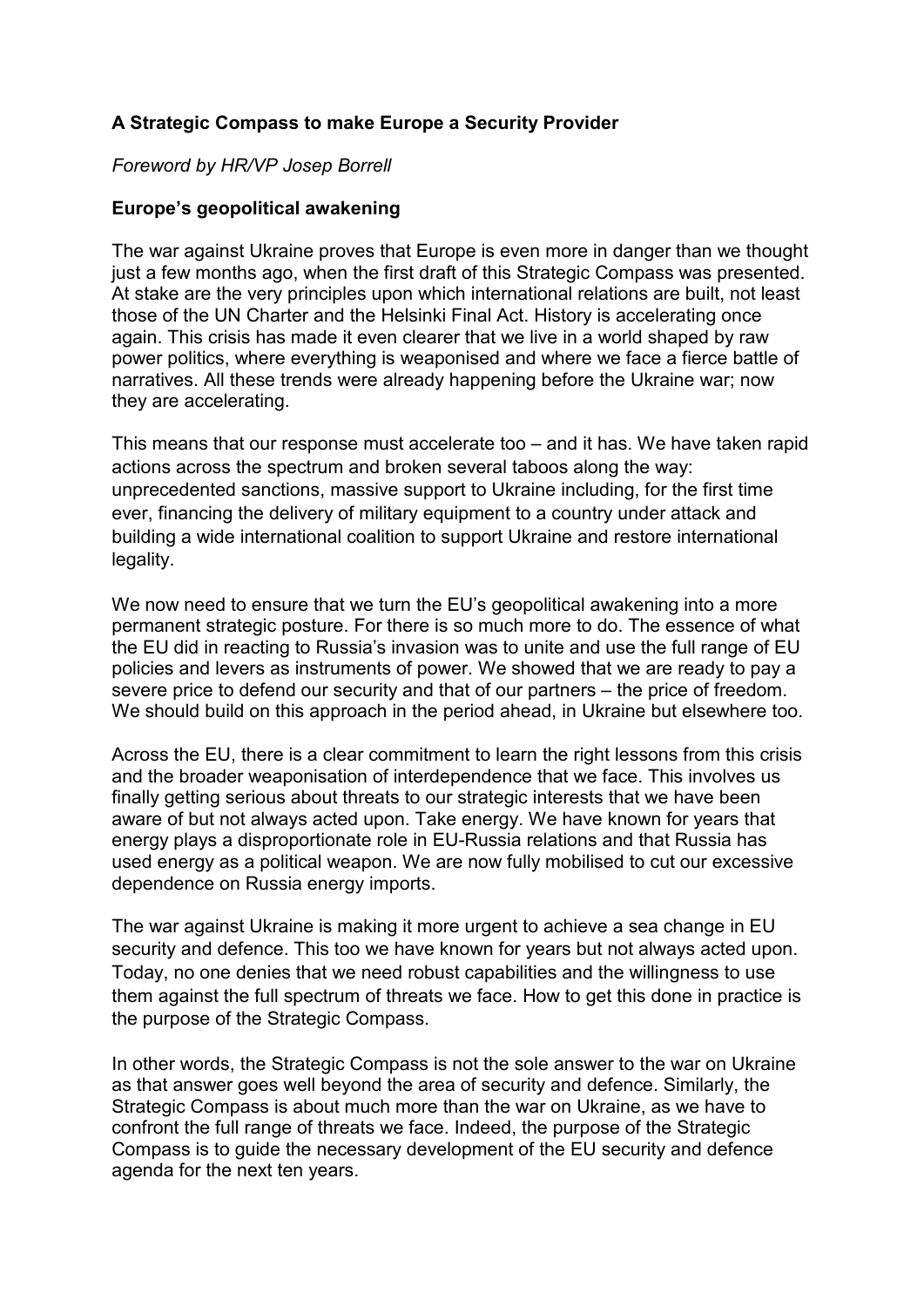The good news is that every day we are seeing more member states ready to invest more in security and defence. We must ensure that these welcome additional investments are done in a collaborative way and not in a fragmented, national manner. We must use the new momentum to ensure that we, finally, equip ourselves with the mind-set, the means and the mechanisms to defend our Union, our citizens and our partners.

In so doing, the EU will also help to strengthen NATO and become a stronger Transatlantic partner: a partner that is more capable of sharing the burden of maintaining international peace and security. Russia's aggression against Ukraine has shown both how essential NATO is for the collective defence of its members and the important role that the EU plays in today's complex security and defence environment.

### **A new world of threats**

The war on Ukraine is the most serious security crisis in Europe in decades, but threats to European security clearly come from a variety of sources, both within Europe and beyond. Our security interests are at stake also in the Western Balkans, in the Sahel, in the wider Middle East and in the Indo-Pacific.

We should not forget that the world is full of situations where we face hybrid tactics and intermediate dynamics of competition, intimidation and coercion. Indeed, in Ukraine as elsewhere, the tools of power are not only soldiers, tanks and planes but also financial sanctions or import and export bans, as well as energy flows, and disinformation and foreign interference operations.

In addition, we have seen in recent years the instrumentalisation of migrants, the privatisation of armies and the politicisation of the control of sensitive technologies. Add to this the dynamics of state failures, the retreat of democratic freedoms, plus the attacks on the 'global commons' of cyber space, the high seas and outer-space, and the conclusion is clear: the defence of Europe requires a comprehensive concept of security.

There is more awareness and agreement in Europe today on the nature of the threats we face – just as there is a process of strategic convergence on what to do about them. Europeans will continue to favour dialogue over confrontation; diplomacy over force; multilateralism over unilateralism. But it is clear that if you want dialogue, diplomacy and multilateralism to succeed, you need to put power behind it. That is the point of 'learning to speak the language of power', as I have been arguing for more than two years.

# **The case for ambition and results**

The work on this Strategic Compass started well before the invasion of Ukraine. Indeed, for a variety of reasons the debate on European defence had already accelerated throughout 2021. This had led to a common acknowledgement that we needed a step change. Therefore, EU Leaders tasked me to come up with a way to translate that common ambition into actionable proposals.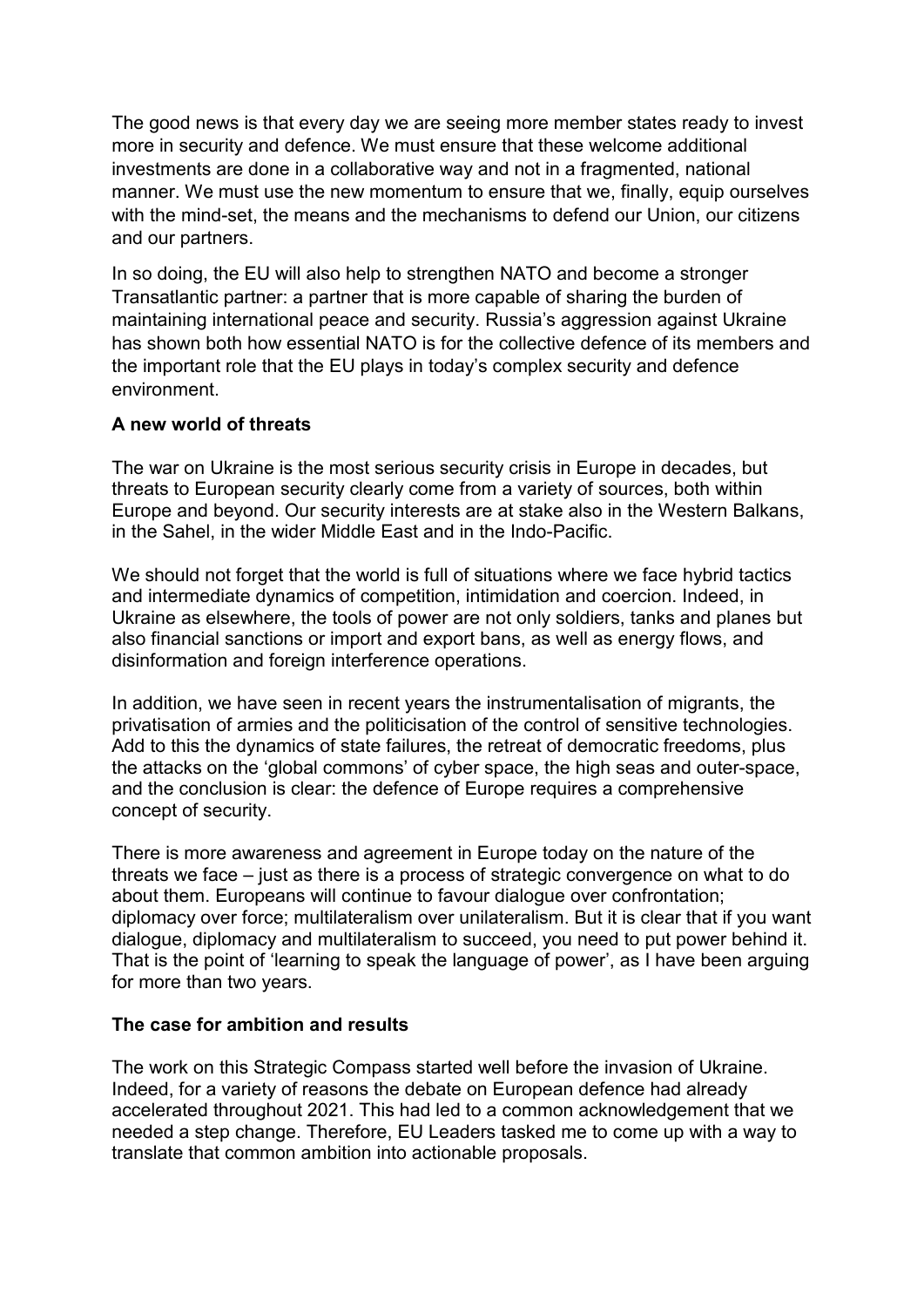Throughout the whole exercise, I have been convinced that we must be ambitious, because the fast-worsening strategic environment is forcing us to act. But equally that we should be result-oriented and avoid our usual European tendency to go for conceptual or institutional discussions. It is often easier to talk - and disagree - in abstract terms, than it is to act and agree on how to do things in concrete terms. This attitude we cannot afford.

In all this, it is important to realise that on security and defence, we do not start from zero. Indeed, in recent years the EU has equipped itself with a number of instruments to introduce more coherence into the field of security and defence. The Strategic Compass builds on this process. It is neither a crystal ball for predicting the future, nor a silver bullet that will magically enable Europe to develop a common defence policy overnight. It is, however, a guide for preparation, decision and action.

The Strategic Compass is setting out concrete actions in the following four work strands so that we:

- **Act** more quickly and decisively when facing crises;
- **Secure** our citizens against fast-changing threats;
- **Invest** in the capabilities and technologies we need; and
- **Partner** with others to achieve common goals.

To strengthen our capacity to act, we will work to reinforce our crisis management missions and operation and will develop an EU Rapid Deployment Capacity to allow us to quickly deploy up to 5.000 troops for different types of crises. We will increase the readiness of our forces through regular live exercises (never been done before in the EU), strengthen our command and control arrangements and promote faster and more flexible decision-making. We will expand our capacity to tackle cyber threats, disinformation and foreign interference. And we will deepen investment into the necessary strategic enablers and next-generation capabilities. This will make the EU a more capable security provider for its citizens, but also a stronger global partner working for international peace and security.

More than the papers that we usually produce in Brussels, the Strategic Compass sets out concrete actions – with clear deadlines to measure progress. This a Member States-owned document now adopted by the Council. Throughout the process, Member States have been in the driving seat. By signing off to it, they commit to implementing it. There will be a robust follow-up process to ensure implementation. These are major differences with the 2003 EU Security Strategy and the 2016 Global Strategy.

#### **If not now, then when?**

The history of European integration is full of plans and initiatives to strengthen the EU's security and defence policy. Most have come and gone. Therefore, sometimes people ask me why this time should be any different.

For me, the difference this time lies in the speed at which the geopolitical context is changing. This makes the case for action more urgent and indeed compelling. This is